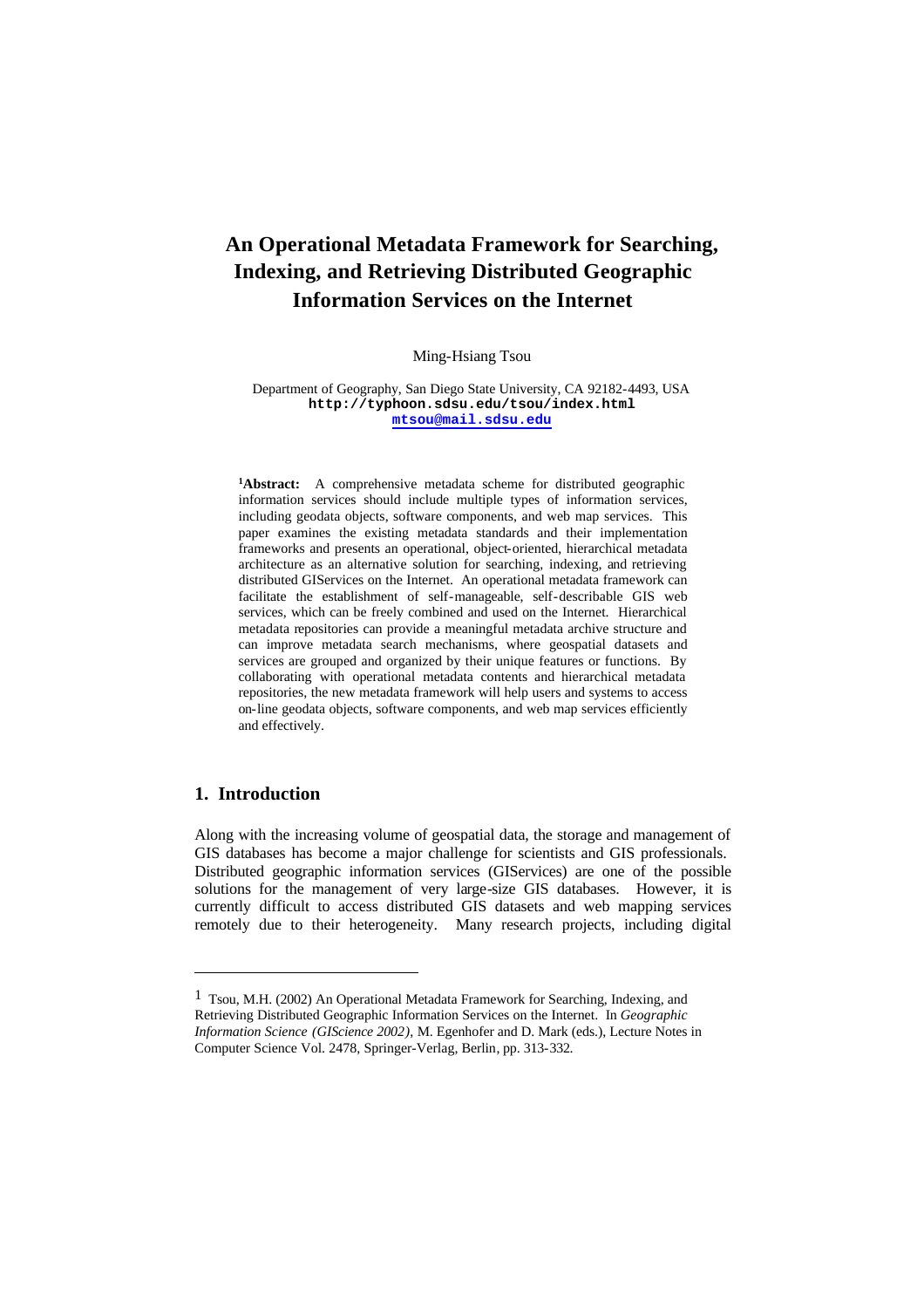libraries, data clearinghouses, data mediators, are focusing on the management issues of distributed geographic information services.

The main problem for the management of distributed GIServices is the heterogeneity of geospatial data models and formats required in different GIS applications. Currently, one of the popular solutions is to create metadata associated with geospatial data items and services, which can be interpreted by users or metadata search engines. Metadata becomes the key to bridge the heterogeneous environments of distributed GIS databases and services and to provide users with the semantics and syntactic of GIS databases [1]. However, the management of GIS metadata records is problematic under current rational database approach [2].

This paper will examine the existing metadata frameworks developed by Federal Geographic Data Committee (FGDC) and International Organization for Standardisation (ISO) Technical Committee 211 (ISO/TC211). An operational, object-oriented metadata architecture will be introduced to provide an alternative framework for searching, indexing, and retrieving distributed geographic information services via the Internet. By collaborating with operational metadata contents and hierarchical metadata repositories, the new metadata framework can help users and systems to access on-line geodata objects, software components, and web map services efficiently and effectively.

# **2. The Development of Geospatial Metadata Standards**

Metadata are usually defined as data about data. Some researchers describe metadata as the abstraction of representational details or representation of domain knowledge [3], [4], [5]. In this paper, the definition of metadata focuses on the operational meaning for distributed geographic information services as the following – *metadata is the information which can facilitate users or computer systems to access, archive, and manipulate centralized or distributed information services, such as data objects, software components, and web services.* The adoption of operational metadata will make geographic information objects and services self-describable and selfmanageable in distributed network environments.

The early development of metadata in GIS applications began at the Federal level with the work of the Spatial Data Transfer Standard (SDTS) committee in 1980's [6]. The goal of SDTS is to provide a common ground for data exchange by defining logical specifications across various data models and structures [7], [8]. Fifteen years later, a content standard for digital geospatial metadata (CSDGM) was approved by FGDC on June 8, 1994. The CSDGM includes seven major components, which are identification, data quality, spatial data organization, spatial reference, entity and attribute, distributed information, and metadata reference information. Hundreds of fields are required to be filled to complete a comprehensive, standardized metadata record [9].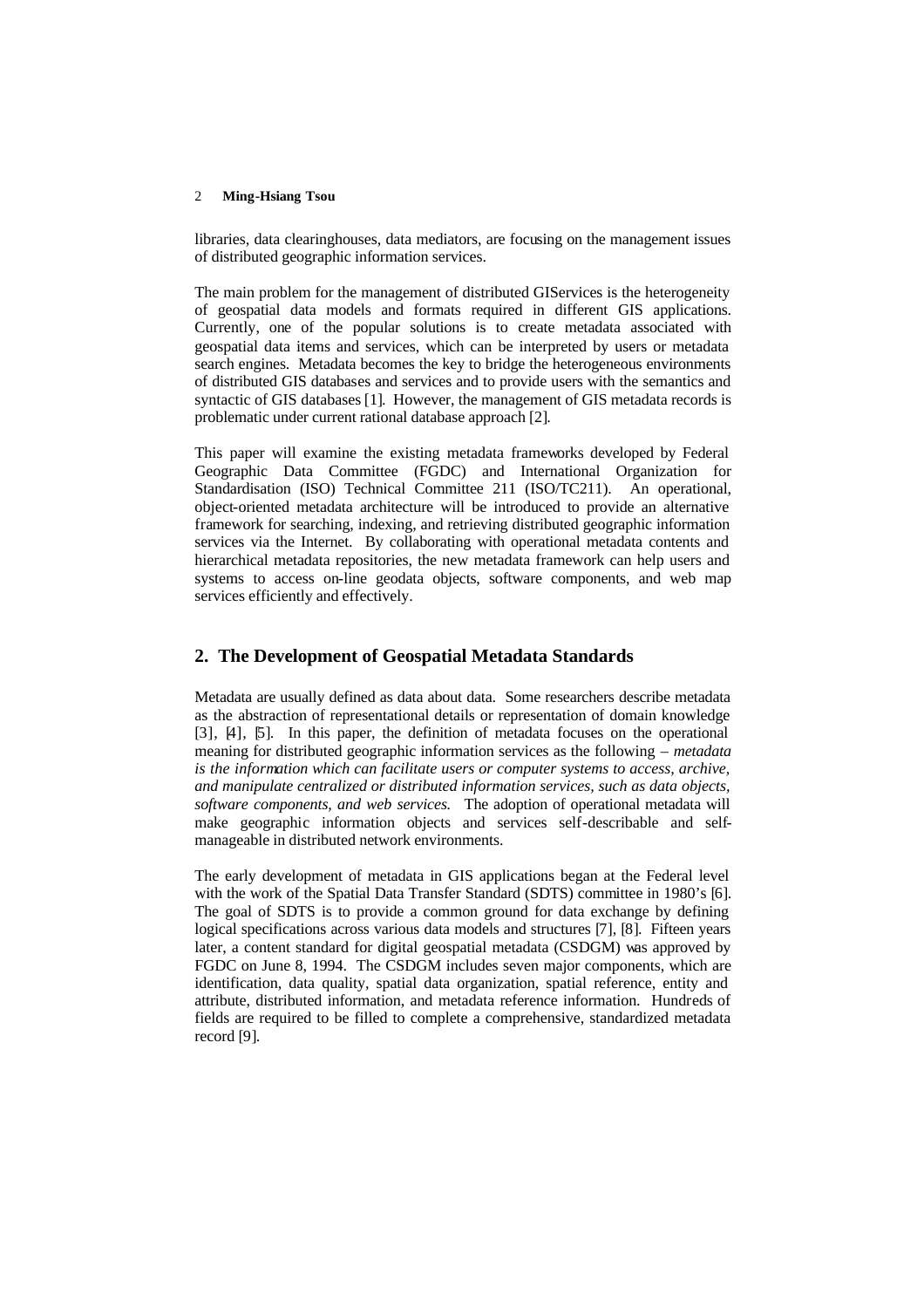The FGDC released the second version of the content standards in 1998, which modified some production rules for easy implementation of metadata. The new version also added two new functions for the CSDGM: the definition of profiles and User Defined Metadata Extensions. A profile is a subset of the standard metadata elements that describes the application of the FGDC Metadata Standard to a specific user community. For example, the biological research community can define their own profiles for biological/ecological data sets, such as vegetation, land use, and habitats [10]. Profiles are formalized through the FGDC standards process [11]. User Defined Metadata Extensions are extended metadata elements to the original Standard. A specific research discipline can define a set of extended metadata entities for their specific applications. For examples, a remote sensing community can define the metadata extensions for remote sensing research [12]. Although the concepts between metadata profiles and extensions are very similar, the main difference is that the metadata extensions emphasize the new metadata elements outside the original Standards, whereas the metadata profiles focus on the modification of existing standards.

Besides the FGDC's metadata standards, one of the significant international metadata standards is the ISO 19115 Metadata Standard (previous published as ISO15046-15) created by the International Organization for Standardisation (ISO) Technical Committee (TC) 211. The ISO metadata standards proposed a conceptual framework and an implementation approach for geospatial metadata which were developed partially based on the 1994 FGDC standards [13].

The ISO 19115 metadata standard is one of the most comprehensive (but also the most complicated) metadata schemes for distributed GIServices. The framework of geospatial metadata specified by ISO/TC 211 includes three conceptual levels: a data level, an application level, and a meta-model level. Each level highlights different aspects of the metadata model and its relationship to geographic datasets (Figure 1).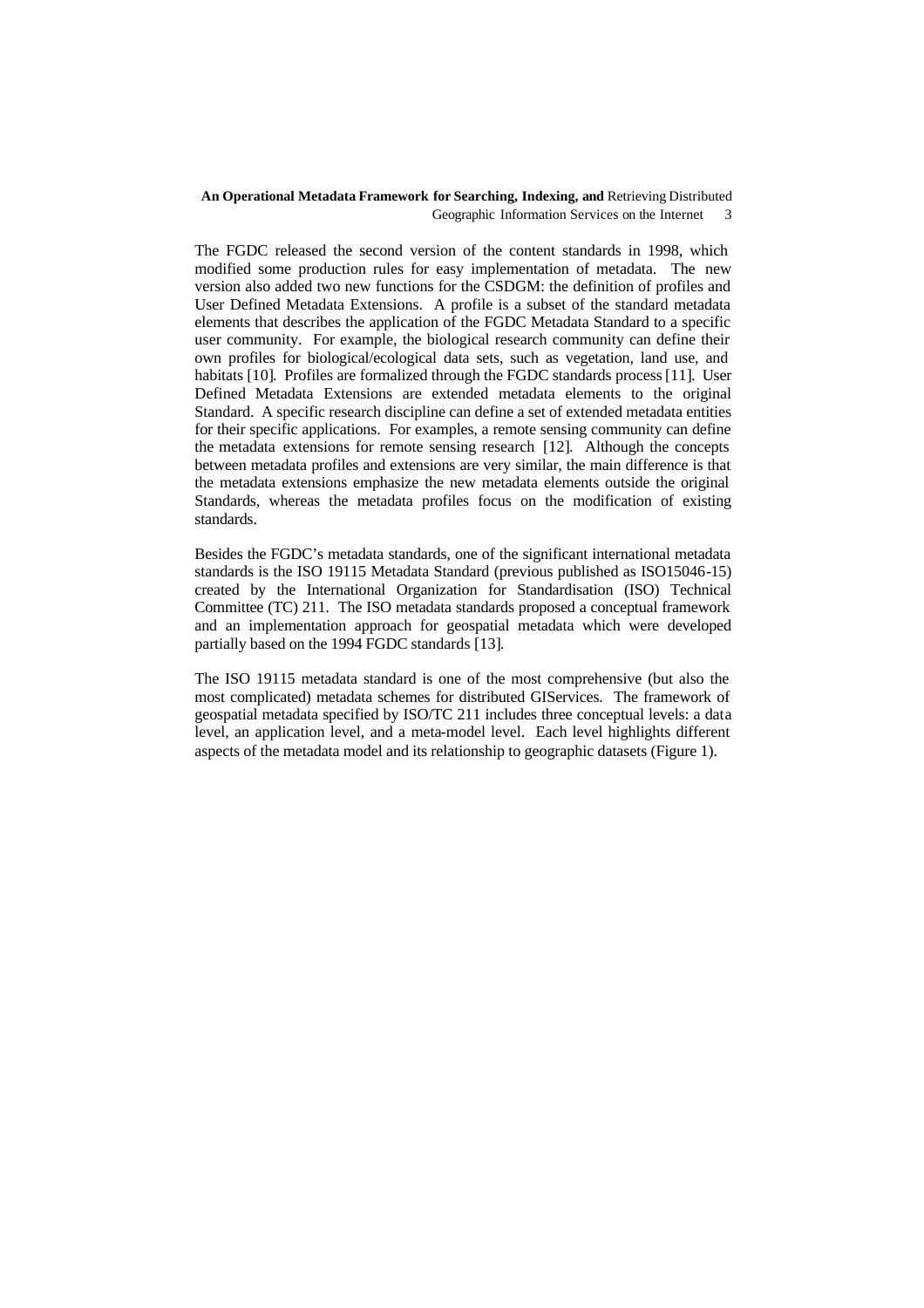

**Fig. 1.** ISO/TC 211 metadata relationship [14] (p. 22).

The element in the highest level (meta-model level) of ISO metadata standards is the metadata schema language, which is used to describe a conceptual metadata schema and an application schema at the application model level. The metadata schema provides the metadata element definitions for a metadata dataset. A metadata dataset describes the administration, organization, and content of a dataset at the data level [14]. Similar to the FGDC metadata attributes specifications, the design of mandatory, conditional, and optional items in the ISO 19115 metadata standard allows the implementation of metadata standards to become more flexible and dynamic and to be easily adopted in a distributed network environment.

Another feature of the ISO metadata standards is to provide a language-based implementation framework for metadata structure and encoding. ISO/TC 211 suggests that metadata software will support the input and output of metadata entries using the Standard Generalized Markup Language (SGML), as defined by ISO. Each metadata entry will be encoded as a SGML document entity including a SGML declaration, a base Document Type Declaration (DTD), and the start and end of a base document element. That is the same format as the Extensible Markup Language (XML). The XML-based ISO metadata standard will become a major advantage for the future implementation of metadata datasets, especially for web-based applications.

In general, the use of metadata can facilitate the identification, interoperability and auto-transfer functions of distributed GIServices. A comprehensive metadata structure is essential for the future development of open and distributed GIServices [15]. However, complicated metadata standards, such as ISO 19115 and CSDGM,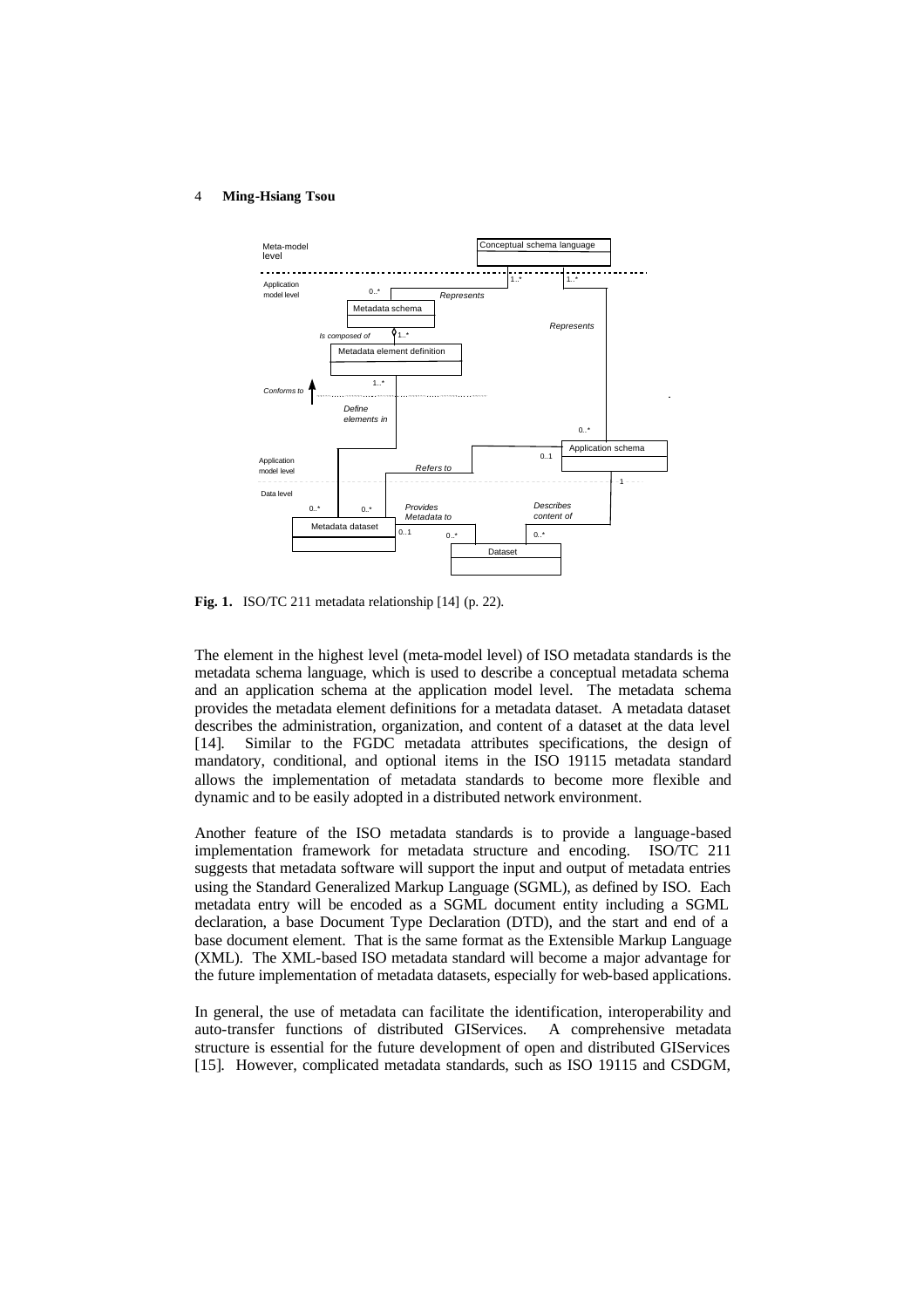may undermine the widespread use of metadata and their implementation procedures. The construction of metadata should be flexible and have alternative methods for different data types because metadata are both data-oriented and application-oriented.

This paper suggests that a comprehensive metadata scheme for distributed GIServices should include multiple types of information services, such as geodata objects, software components, and web map services. Also, the metadata for distributed GIServices should focus on the operational functions instead of descriptive contents. An operational metadata framework can facilitate the establishment of selfmanageable, self-describable GIS web services, which can be freely combined and used across the Internet. The following section will focus on the actual design of operational metadata frameworks for geodata objects, software component, and web map services.

# **3. The Design of Operational Metadata Frameworks**

Traditional metadata schemes developed by FGDC and ISO/TC211 emphasized the establishment of a standardized format and adopted relational database concepts, where each metadata item is represented as an individual record or an XML document. The standardization of metadata formats may be problematic in actual implementation because a single standard may not be appropriate for heterogeneous geospatial datasets. For example, a single metadata standard would be inadequate to simultaneously describe both a vector data model and a raster data model, without many extraneous fields. Likewise, the metadata standards for remote sensing images are often quite different from biological reservation data sets.

Another problem with traditional metadata schemes is that their GIS relational database design detaches metadata from their associated data, which jeopardizes metadata availability when geodata objects are moved or modified [2], [16]. The situation will worsen in distributed network environments where geodata objects and associated metadata records often need to be transferred and copied from one location to another. To prevent the loss of metadata records, one possible solution is to create encapsulated metadata schemes that adopt object-oriented modeling techniques and embed metadata as encapsulated items within the data itself (Figure 2).

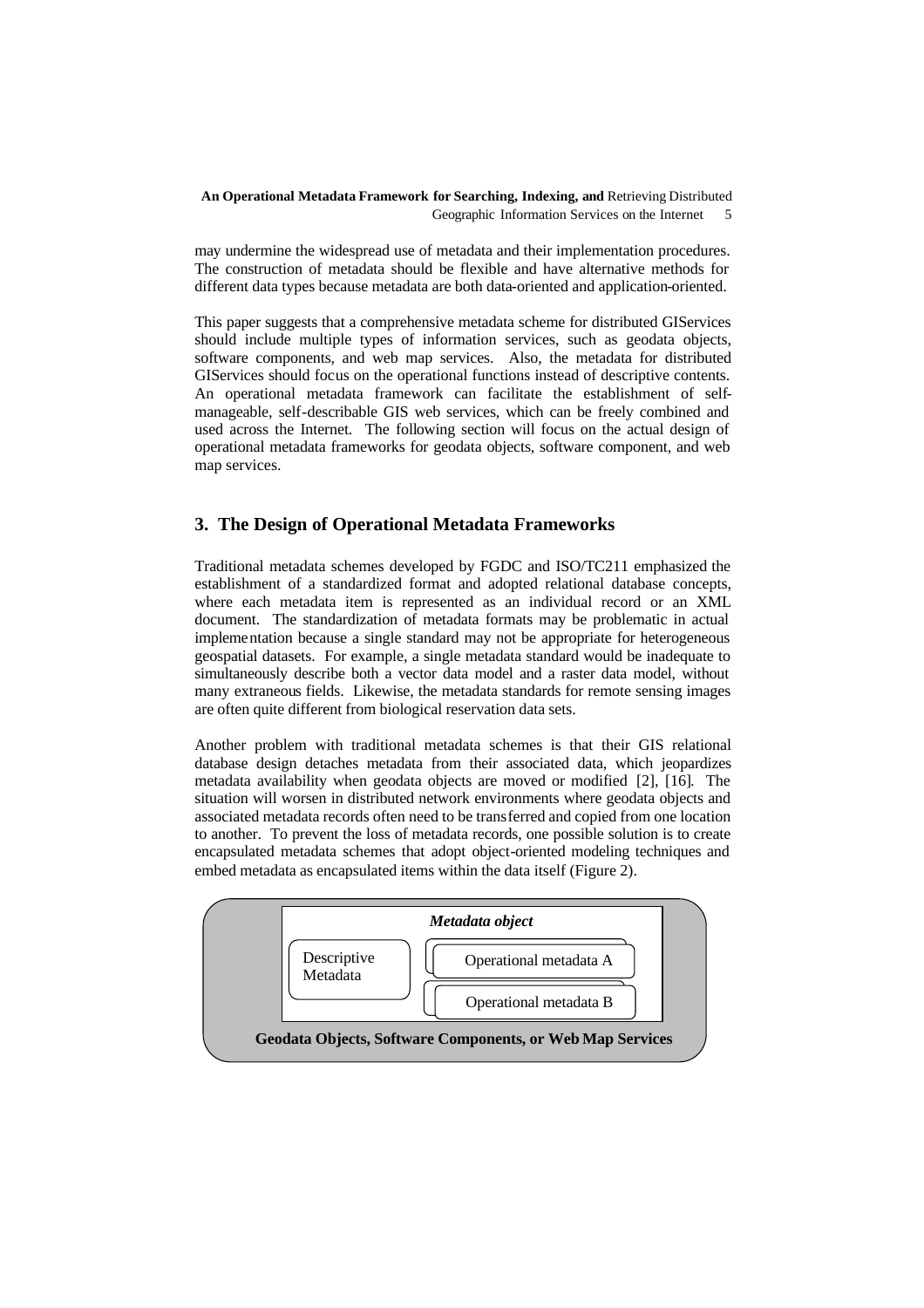**Fig. 2.** An object-oriented metadata scheme.

Figure 2 illustrates a possible framework for object-oriented metadata objects, which include two types of metadata components: descriptive metadata and operational metadata. Descriptive metadata components include traditional metadata information that can mainly be interpreted by users, such as data descriptions, distribution information, and metadata reference, etc. Operational metadata components contain machine-readable information which can be applied automatically in specific GIS operations, such as map display, spatial analysis, GIS modeling, etc.

The design of operational metadata can facilitate dynamic interactions and integrations among geodata objects, software components (programs), and web map services. An example of the design of three different metadata objects for GIServices metadata is illustrated in Figure 3.

Geodata object metadata will facilitate the access and distribution of geodata objects among heterogeneous GIS databases. The contents of geodata object metadata can help users and computer systems to index, access and manipulate geodata objects in distributed network environments.

Software component metadata will help automatic interactions between software components, (such as Java applets, Microsoft .NET objects, and CORBA objects) and GIS applications across different computer platforms. The design of software component metadata will focus on cross-platform settings, remote procedure calls, GIS operation requirements, and the registry of component functionality, etc.

Web map service metadata may be used for advertising and broadcasting available web map services. Currently, many web map services are under development, such as ESRI's ArcIMS, INTEGRAPH's GeoMedia Web Map, and AutoDesk's MapGuide map services. However, current GIS metadata frameworks are not providing a needed solution for indexing and cataloging web map services. This paper will introduce web map service metadata to facilitate GIS users in publishing/accessing web map services on the Internet.

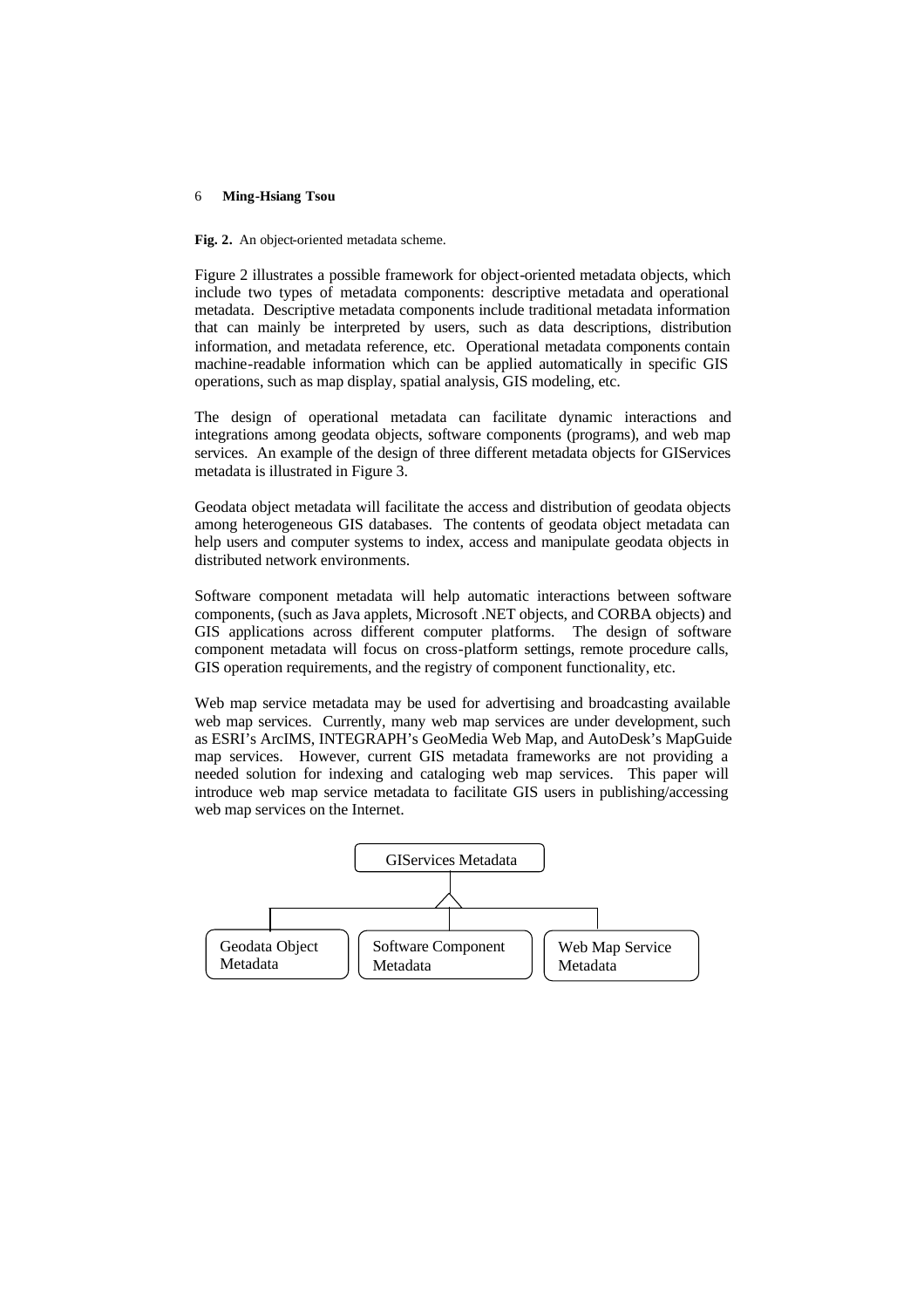**Fig. 3.** The hierarchy of GIServices metadata objects.

In general, the three proposed types of GIServices metadata illustrate a task-oriented framework for the identification and management of distributed GIServices. Different GIServices require different kinds of metadata objects to facilitate the access, distribution, and adoption of GIS data objects, software components, and web map services. The following section will introduce the specifications for these metadata objects in detail.

#### **3.1 Operational metadata for geodata objects**

The design of operational metadata for geodata objects needs to consider what kinds of operations or tasks are associated with geodata objects. Four representative tasks are proposed here for the specifications of geodata object metadata, which include *map display, spatial query, spatial operation, and data connectivity* (Figure 4). The actual implementation of geodata object metadata could include more tasks or elements based on specific task needs or application requirements.



**Fig. 4.** The design of geodata object metadata.

The design of the map display metadata element is to specify the representation methods of geodata objects on electronic media or computer screens. The contents of the map display metadata may include the following items:

- ? Feature type (raster/vector, point, line, polygon, or volume)
- ? Attribute type (nominal, ordinal, interval/ratio, or multiple attributes)
- ? Map symbols (attribute lookup table, symbol size, symbol icons/shapes)
- ? Color scheme (2 bits-B/W, 8bits-256 color, 32 bits-true color)
- ? Scale threshold

These metadata contents can be interpreted automatically by mapping software or web map services to apply both a color scheme and map symbols dynamically. With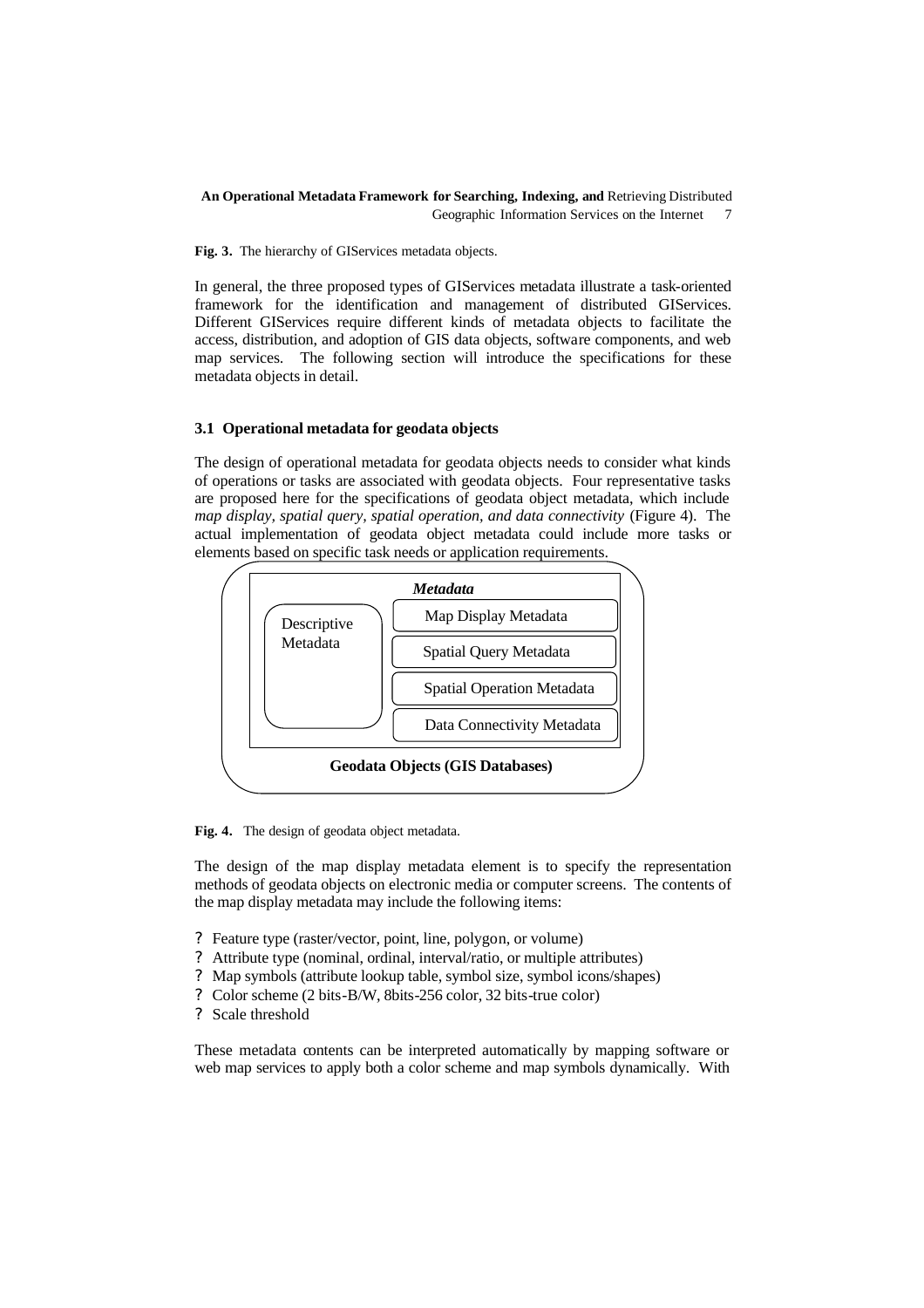the help of map display metadata, geodata objects become self-describable and selfmanageable map layers. Web map users can decide whether they want to manually change color schemes and symbols or just adopt the default settings configured in the map display metadata. One thing to note is that the definition of map symbol should consider the dynamic environment of distributed mapping services with different computer display techniques and screen resolutions. For example, if a line symbol is displayed on a Pocket PC with small screen resolution (300x200), the width of the line symbol will be adjusted automatically according to the size of screen.

The design of spatial query metadata is to describe the GIS query requirements of geodata objects. The contents of spatial query metadata will include the following items:

- ? Query language (natural language, SQL or other spatial query languages)
- ? Query syntax
- ? Query interface (the interface which can provide remote access point)
- ? Results display (the output format and holdings of spatial query results)

Spatial operation metadata will specify the possible spatial operations associated with geodata objects and their requirements. For example, a "road" data object is usually associated with the "buffer" operation or the "network analysis" operation. The contents of spatial operation metadata will include the following items:

- ? Associated GIS operations (overlay, buffering, network analysis, etc.)
- ? Data format (acceptable by GIS programs)
- ? Operation logs (the history logs of spatial operations)

Data connectivity metadata focus on the mechanisms of remote access and download procedures for geodata objects. The design of data connectivity metadata will specify the interactions between geodata objects and remote machines or databases. The contents of data connectivity metadata will include the following items:

- ? Local access methods (the communication in a single machine)
- ? Remote access methods (remote database connections)
- ? Data compressing/uncompressing methods (Wavelets, gzip compression, etc.)
- ? Registration of data objects

### **3.2 Operational metadata for GIS software components**

The design of operational metadata for GIS software components needs to consider what kinds of operations or tasks are associated with GIS software components. Four representative tasks are illustrated here for the specification of GIS software component metadata contents, which include *GIS data input requirements, GIS data output specifications, run-time system requirement, and component registration* (Figure 5).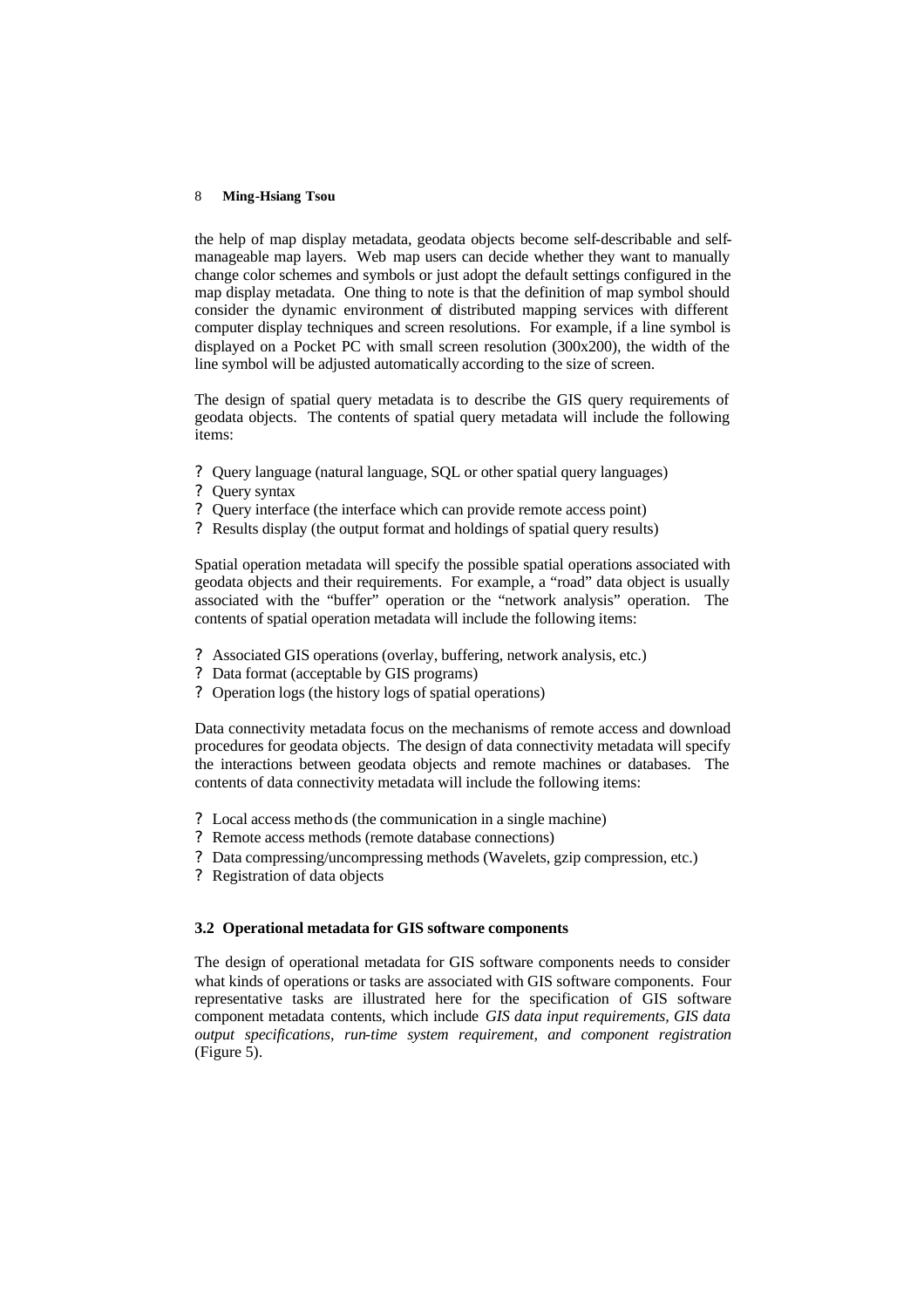

**Fig. 5.** The design of GIS software component metadata.

GIS data input requirement metadata will specify the requirements of GIS input data for GIS operations. For example, the map display operation will require projections and coordinate systems in order to display multiple map layers properly. The contents of GIS data input requirement metadata will include the following items:

- ? Data input format (DLG, Shapefiles, or SDF)
- ? Data uncertainty threshold (the feasible range of data accuracy for this operation)
- ? Prerequisite (coordinate systems, projections, topology, etc.)
- ? Component category (overlay, network analysis, or hydrological modeling)

GIS data output specification metadata focus on the specifications of output data objects generated by GIS software components. These information items can be used by subsequent GIS operations. The principal reason for creating data input and data output metadata is to facilitate the combination of GIS operations and procedures. For example, users can combine "buffer" and "reselect" operations together if the "buffer" output specification meets the requirement of the "reselect" input requirement. The contents of GIS data output specification metadata will include the following items:

- ? Data output format (DLG, Shapefiles, or SDF)
- ? Data uncertainty threshold (the range of data accuracy after this operation)
- ? Operation effects (the change of data characteristics after this operation)

The design of run-time system requirement is to facilitate cross-platform GIS components and applications. Different GIS components may require a unique runtime environment, such as the local disk size, CPU speeds, and the size of RAM. These information items can help distributed users or systems to make sure that distributed GIS software components are working properly in remote machines. The contents of run-time system requirement will include the following items: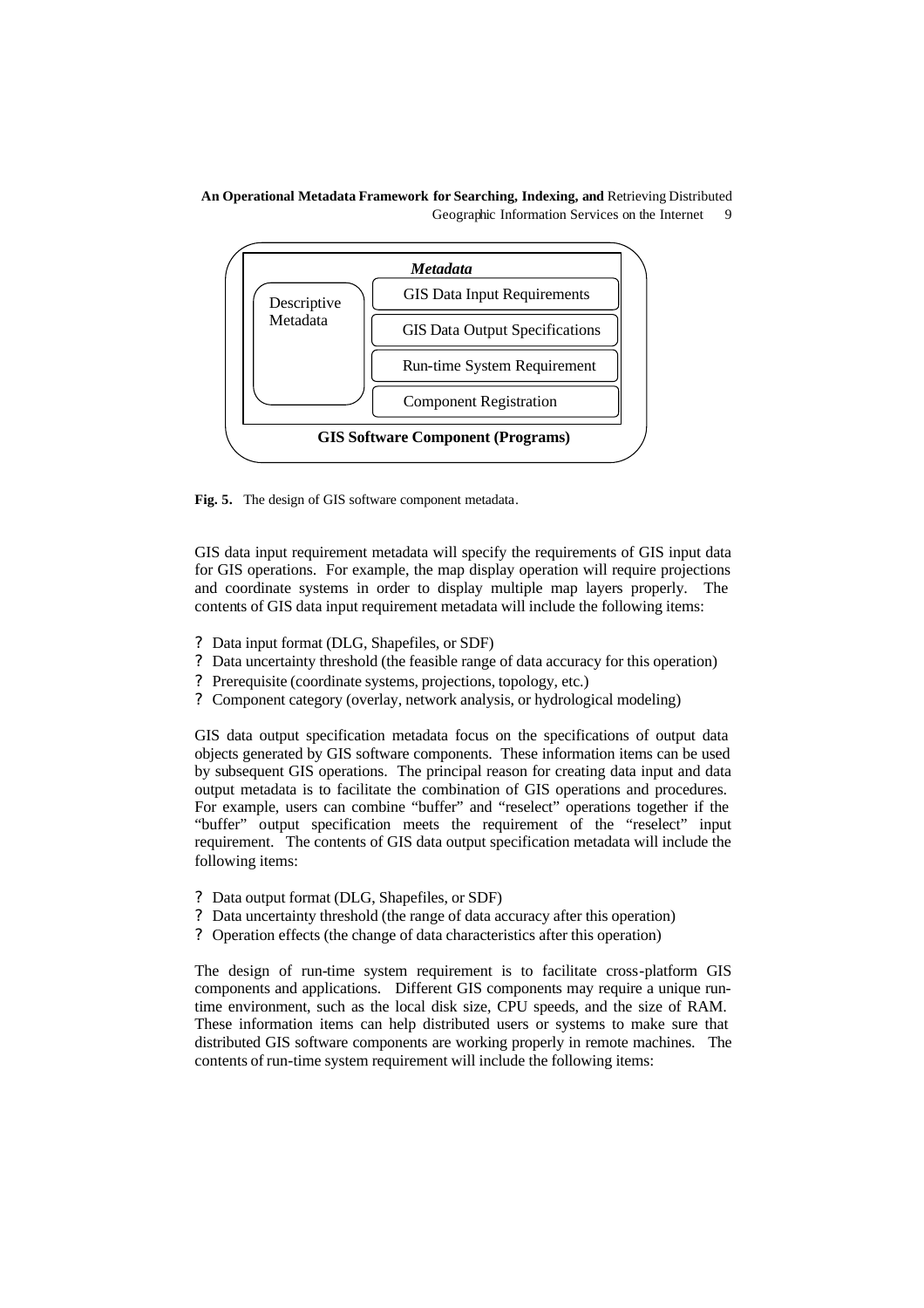- ? Hardware requirements (CPU speed, temporary disk size, RAM, etc)
- ? Virtual machine requirements (Java or Microsoft Virtual machine)
- ? Component profiles (component size, type, and run-time efficiency)

Component registration metadata will be used to register GIS components via universal registry services or web service registration frameworks on the Internet. The registration of GIS components will allow Internet GIS users to know where to find the component or programs they need. The contents of component registration metadata will include the following items:

- ? Unique Component ID (for registration)
- ? Functionality classification (hydrological modeling, map overlays, etc.)
- ? Possible GIS applications (urban planning, natural resource management, etc.)

#### **3.3 Operational metadata for web map services**

The design of operational metadata for web map services is to facilitate the access/distribution of web map services and the dynamic integration of multiple web map services. This paper introduces four representative tasks for the specifications of web map services metadata: *access method, display type, map capabilities, and map theme* (Figure 6).



**Fig. 6.** The design of web map service metadata.

Access method metadata indicates the requirement of remote access methods to web map services. Web map users and computer systems can access the metadata information to create a link between their local GIS applications and remote web map services. For example, the county of San Diego can create a dynamic mapping service which combines the real-time weather map services from National Oceanic and Atmospheric Administration (NOAA) and local San Diego highway maps to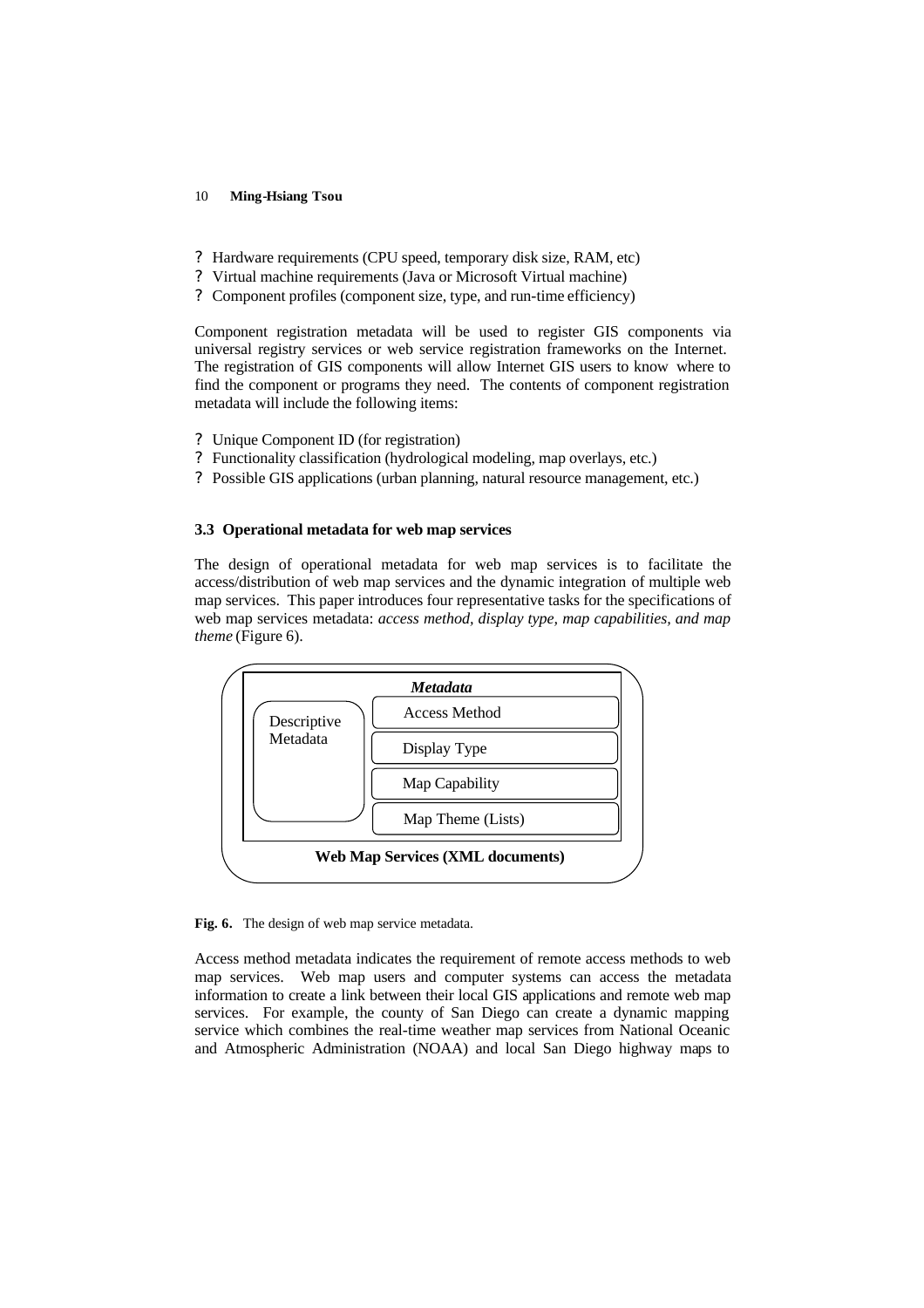provide the safe driving information for local commuters. The contents of access method metadata will include the following items:

- ? Web-based map browser requirements
- ? Communication protocols (TCP/IP or SOAP)
- ? Communication language (XML or HTML)
- ? Bandwidth requirements (10K or 10MB per second)

Display type metadata will specify the display mechanism and map rendering functions for web map services. These information items can be used on a remote computer to check if the targeted GIS client is capable of displaying web maps or requires pre-process operations. The contents of display type metadata will include the following items:

- ? Map Format (vector data or raster images and their rendering algorithms)
- ? Compression methods (wavelets or gzip)
- ? Display requirement (Minimum/Maximum screen resolution, color depths)

Map capability metadata will specify the available functions of web map services, such as spatial query, on-line buffering, or network analysis. Different web map services may possess different display functions and GIS operations. The contents of map capability metadata will include the following items:

- ? Map function list (Zoom, Pan, Query, Table display, Print, etc.)
- ? Required user interfaces (keyboards, mouse, new devices, 3D glasses)
- ? Additional information (Help file, tutorials, etc.)

Map theme metadata will describe available map themes provided by web map services. For example, a USGS Internet map server may provide roads, hydrological features, and contour lines in a single web map service. Each map theme metadata will include the map extent of individual layers that can be used for a spatial search. The contents of map theme metadata will include the following items:

- ? Map theme lists (multiple items associated with individual map extents)
- ? Web map extent
- ? Data objects links (to access multiple data objects in a single web map service)

 In summary, this paper introduced an operational metadata framework which emphasizes three important concepts for the use of metadata. First, the new design changes the traditional functions of metadata from descriptive information into taskoriented, operational, machine readable metadata contents. The GIS processingoriented metadata scheme will facilitate distributed GIS processing, accurate map display, and automatic data conversion across the networks. Second, the encapsulation of metadata into data objects will protect the metadata from being lost in the network environment and prevent accidental intervention in critical metadata content. Third, an operational metadata scheme can be applied to different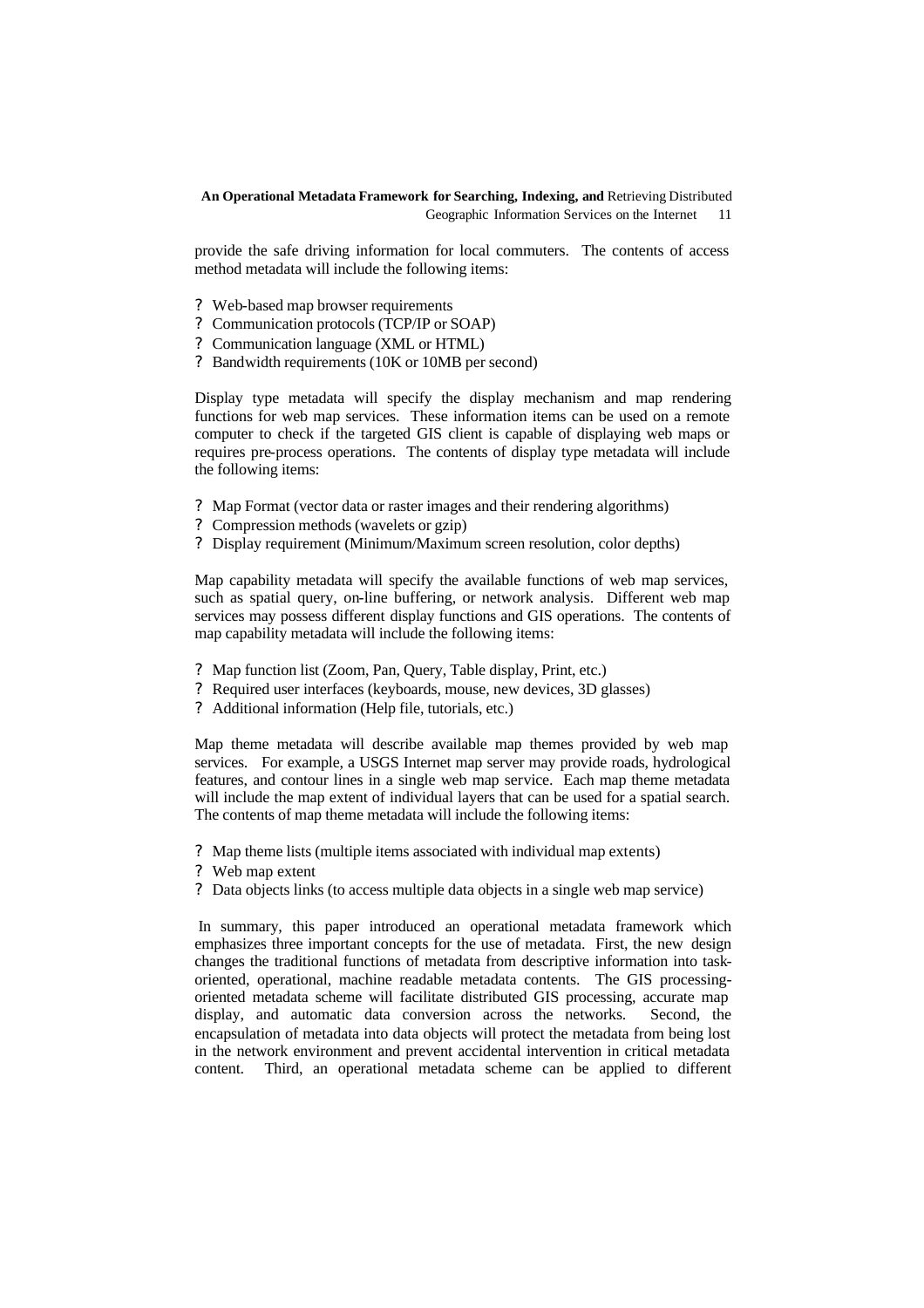GIServices, including geodata objects, GIS software components, and web map services. The next section will discuss the actual implementation of metadata frameworks for distributed GIServices.

# **4. The Implementation of GIService Metadata Frameworks**

Under a traditional relational database framework, there are two types of metadata implementation approaches. One is to create a centralized metadata database or catalog. The other is to establish distributed metadata repositories that can be accessed via an information gateway server. The goal of both approaches is to help users to index, archive, and search distributed GIServices. This section will first discuss the advantages and disadvantages of both approaches under current metadata frameworks. A hierarchical metadata repository framework will be introduced next as an alternative method in implementing metadata for geodata objects, GIS software components, and web map services.

### **4.1 Digital libraries and data clearinghouses**

The first approach might be called the "digital libraries" solutions. This approach creates a centralized metadata database or catalog containing millions of metadata records within standardized metadata formats. Each metadata entity is represented as a record in relational database engines, such as Microsoft Access or IBM's DB2. Some digital libraries also include the extended functions of gazetteers to facilitate place name queries and retrievals. The user interfaces of on-line digital libraries are usually web-based in order to facilitate the remote access of centralized metadata records. The process of metadata query and retrievals are processed on the serverside computers. Figure 7 illustrates an interface example from Alexandria/California Digital Library.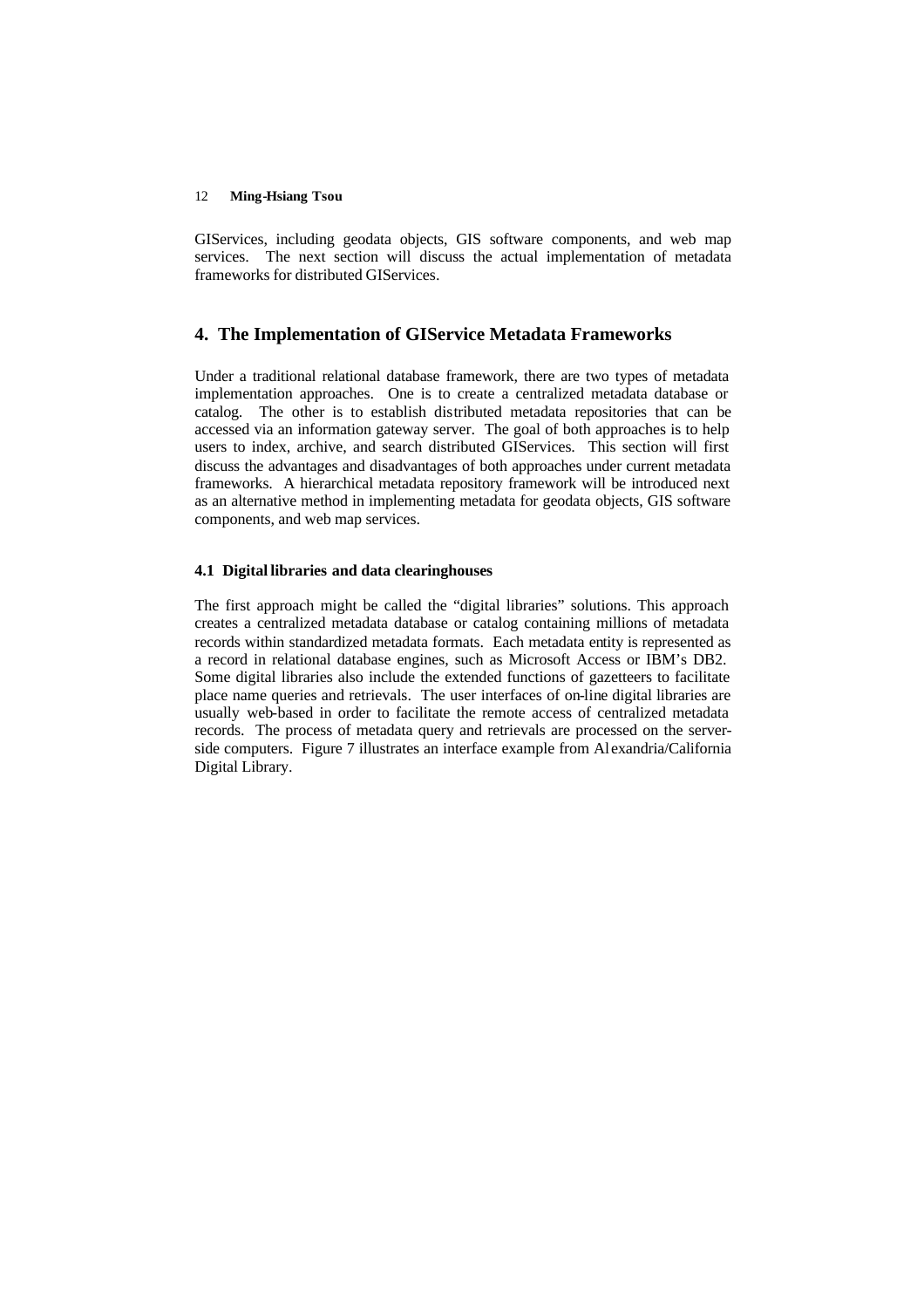

**Fig. 7.** Alexandria Digital Library with a centralized metadata catalog.

The second approach for metadata implementation is the "data clearinghouse" approach that utilizes the Z39.50 protocol to index and access multiple metadata repositories remotely. At present, FGDC's National Spatial Data Infrastructure (NSDI) and associated data clearinghouse nodes adopt this approach. The full name of the Z39.50 protocol is "*ANSI Z39.50-1995, Information Retrieval Application Service Definition and* Protocol Specification" [17]. Z39.50 is a US national standard defining a protocol for a client/server information retrieval. Z39.50 was first approved by American National Standards Institute (ANSI) in 1988. It was then extensively revised in 1992 and 1995. The protocol was originally proposed for use with bibliographic information from the library information community. The protocol specifies formats and procedures governing the exchange of messages (a request or a response) between a client and a server. The client can send a request to the server to search a database and identify records that meet specified criteria, and to retrieve those identified records [18].

In general, the approach of a distributed metadata repository (data clearinghouse nodes) can provide more flexible and scaleable frameworks for geospatial metadata compared to digital library solutions. The Z39.50 protocol can provide a more abstract view of remote databases compared to rigid structured query languages (SQL) used by relational databases. Z39.50 only deals with logical entities stored in the remote metadata files instead of specific database implementation [17]. Figure 8 illustrates the web-based interface of NSDI's clearinghouse search form.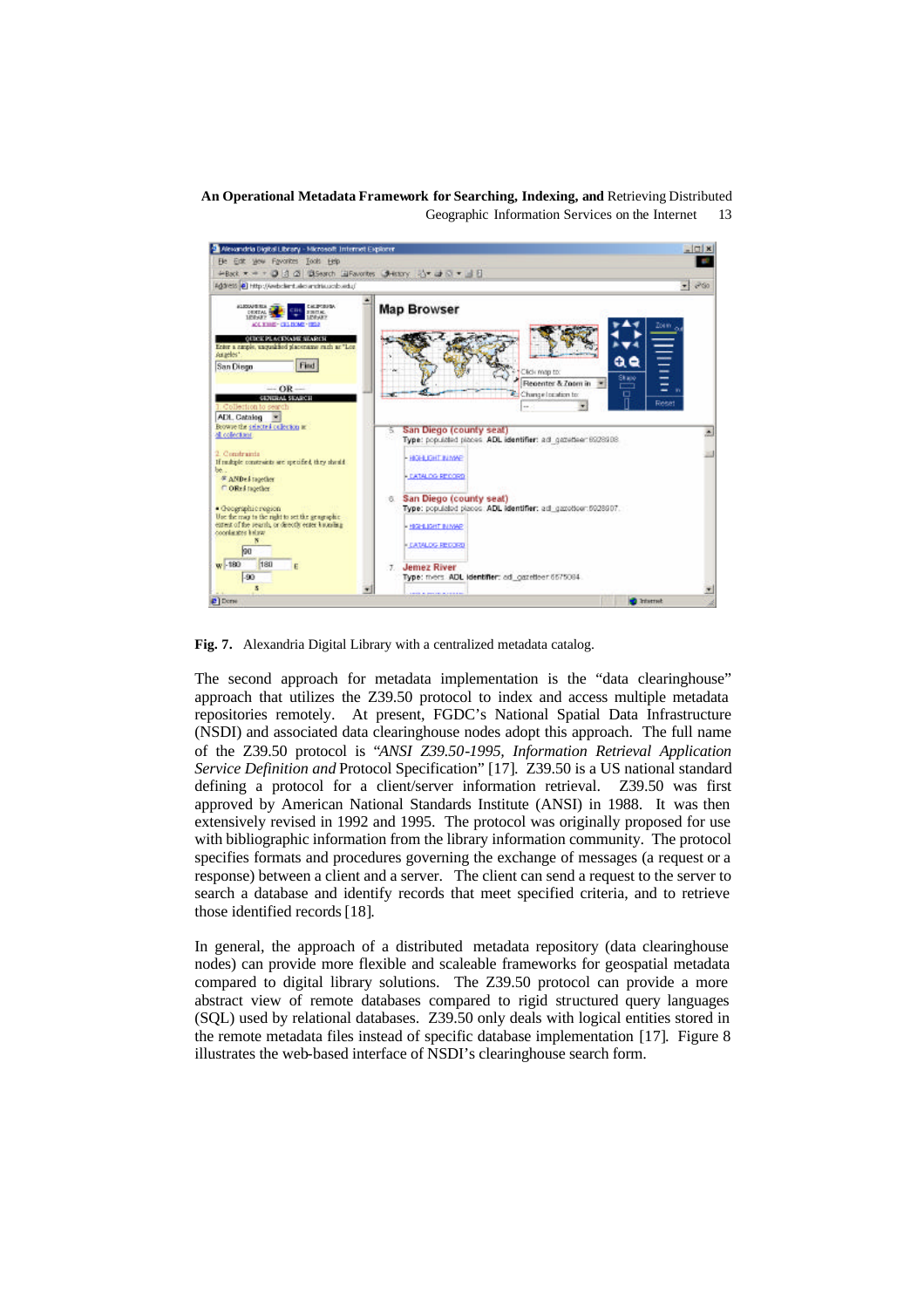

**Fig. 8.** The FGDC Geospatial Data Clearinghouse Search Form.

Besides the flexibility of metadata frameworks, one unique feature of the data clearinghouse approach is its capability to query multiple metadata repositories at the same time via Z39.50 protocol. Distributed data clearinghouse nodes can provide this unique function by installing a software package, called ISITE, which is highly recommended by FGDC for the management of metadata indexing and query. ISITE is a software package developed by the Center for Networked Information Discovery and Retrieval (CNIDR) (http://www.cnidr.org). ISITE has a built-in search engine (Isearch) for the indexing of metadata files. It includes the Z39.50 communication applications under the Transmission Control Protocol/Internet Protocol (TCP/IP) level [19]. Figure 9 illustrates the mechanism of querying multiple metadata repositories via the Z39.50 protocol.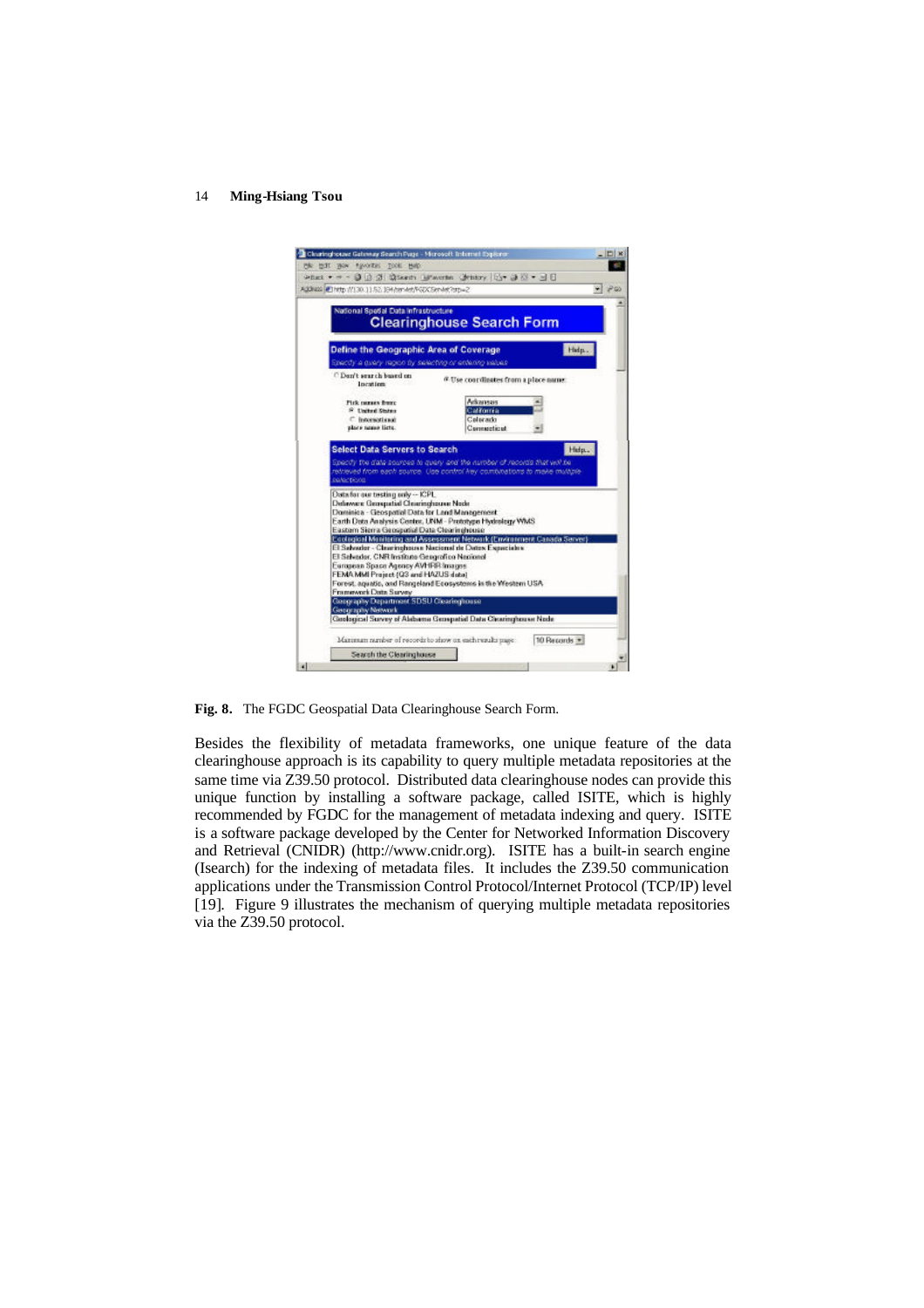

**Fig. 9.** The mechanism of querying multiple FGDC's clearinghouse nodes.

The top textbox illustrates that one metadata query (search for "San Diego") was initiated from a user's web browser. The web browser then accessed a FDGC's entry point node that has a web server with Z39.50 gateway functions. The entry point server then distributed the user's query to multiple clearinghouse nodes simultaneously, including San Diego State University clearinghouse node, ESRI's Geography Network, and NOAA's clearinghouse node. The ISITE software in each local clearinghouse node has already indexed their metadata records on a regular basis. When each clearinghouse node received the request from the FGDC's Zgateway server, their local ISITE software uses their local Isearch program to search their metadata index records and then send the results back to the FGDC's entry point. The FGDC's entry point then combined the query results and displayed them on the user's web browser (Figure 10).

In this example, a query for "San Diego" text was sent out via the FGDC's entry point and the result indicate that 22 metadata files contained "San Diego" in San Diego State University's clearinghouse and a further 25 metadata files in ESRI's Geographic Network.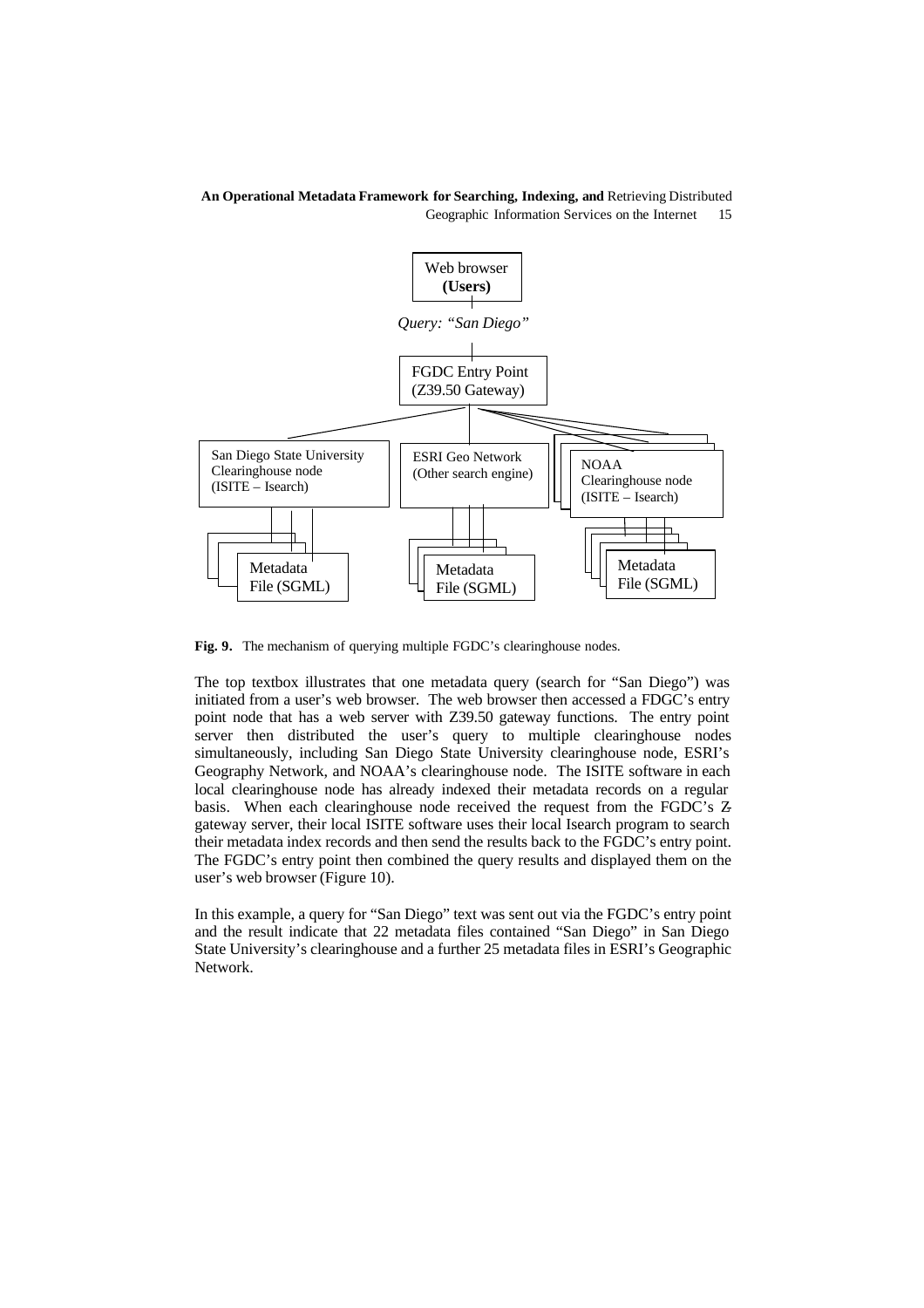| Done with search!                                                                              |                   |           |
|------------------------------------------------------------------------------------------------|-------------------|-----------|
| Select the links below to view matches by database.                                            |                   |           |
| <b>Database</b>                                                                                | <b>Status</b>     | # Results |
| Canada - Databases for Environmental Analysis                                                  | Connect failed    | n         |
| Geography Department SDSU Clearinghouse                                                        | Search Successful | 22        |
| Geography Network                                                                              | Search Successful | 25        |
| Georgia GIS Data Clearinghouse                                                                 | Connect failed    | n         |
| Maine GIS Data Clearinghouse                                                                   | Connect failed    | n         |
| National Imagery and Mapping Agency DOI                                                        | Connect failed    | 0         |
| NOAA National Marine Fisheries Service (NMFS)<br>Node                                          | Search Successful | 1         |
| NOAA National Ocean Service (NOS) Node                                                         | Search Successful | n         |
| NOAA National Oceanographic Data Center (NODC)<br>Node                                         | Search Successful | 1         |
| NOAA National Snow and Ice Data Center (NSIDC)<br>Node                                         | Search Successful | $\Omega$  |
| NOAA National Weather Service (NWS) Node                                                       | Search Successful | 0         |
| NOAA NCDC Library Historical Data Sets (FDL)<br>Node                                           | Search Successful | 1         |
| NOAA Office of Atmospheric Research (OAR) Node                                                 | Search Successful | 14        |
| Having troubles using this software to find what you need?<br>Click here to send us a message. |                   | $<<$ Back |

**Fig. 10.** NSDI Search Results from multiple clearinghouse nodes.

The FGDC's data clearinghouse approach provides a more flexible and efficient query mechanism for multiple metadata repositories compared to traditional digital library solutions. However, current implementation frameworks suggested by FGDC may have several potential problems for distributed GIServices in the future.

First, FGDC places all distributed clearinghouse nodes on the same level (under the entry point gateway server) without any classification. GIS users will have difficulty in deciding which clearinghouse nodes may contain metadata they seek. If the number of clearinghouse nodes exceeds a user's perception, the user may either give up using data clearinghouse nodes or try to apply all of the nodes available. The query results could contain hundreds of nodes which a user may not be able to process or evaluate. One possible solution is to create a hierarchical metadata repository mechanism which groups similar clearinghouse nodes or metadata together on multiple levels. The hierarchical metadata repository structure is introduced in next section.

A second problem with FGDC clearinghouse nodes is that the results of a metadata query are stored by individual clearinghouse servers. Due to the limitation of ISITE software, it is difficult to create an integrated list of records from multiple databases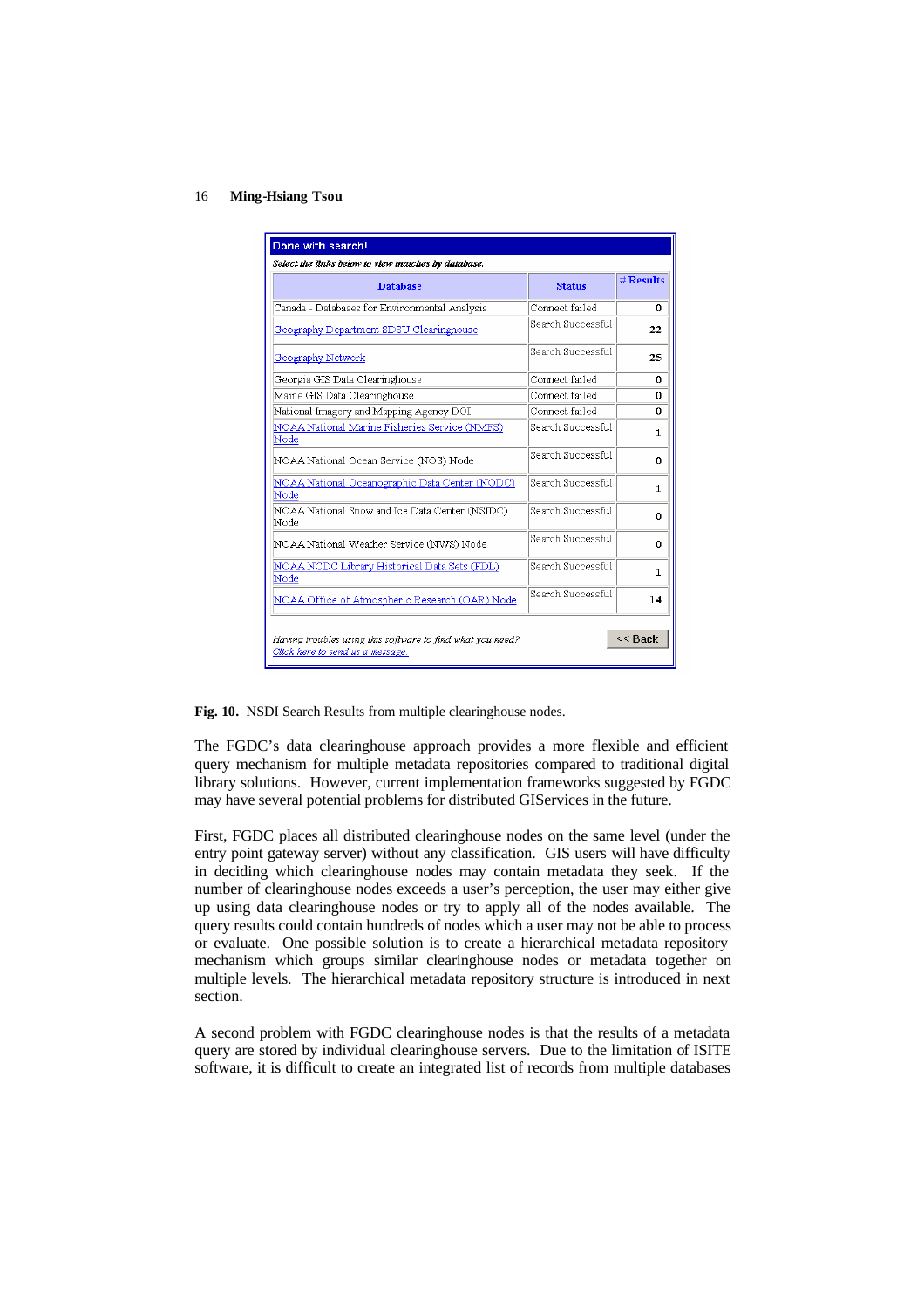or to collect them as a new metadata catalog. This limitation will prevent subsequent query functions.

A third problem is that each data clearinghouse needs to register their nodes via the FGDC's gateway server. However, many GIS projects and institutes may not be able to register their data clearinghouse due to the incompatibility of their metadata engines or web servers. FGDC's clearinghouse mechanisms only emphasize the concepts of information retrieval rather than resource discovery. Without proper registration of data clearinghouse nodes, many on-line GIS datasets and resources are invisible for GIS users under current frameworks. One possible solution is to utilize software agent technologies to automatically search, index, and create metadata records and repositories across the networks. Such mechanisms are called "web robots" or "information spiders", when applied in Web search engines.

These potential problems of metadata implementation frameworks will require the reconsideration of fundamental metadata model design and index services architecture. This paper introduces an operational metadata framework and a hierarchical metadata repository architecture with potential to provide a better solution. The next section introduces a design for hierarchical metadata repositories.

#### **4.2 Hierarchical metadata repositories**

The registration framework of current FGDC's data clearinghouses is horizontal. As hundreds of data clearinghouse nodes are registered at the same level, GIS users have difficulty when specifying required nodes from the hundreds of possible selections. One possible solution is to create a hierarchical framework for metadata repositories (Figure 11). Geospatial datasets can be grouped or organized by their themes or spatial locations under this framework. By adopting a hierarchical metadata repository structure, GIS users can easily search, index, and distribute geodata objects, software components, and web map services on the Internet.

Figure 11 illustrates a hierarchical metadata repository structure for geospatial datasets. In this example, two data objects, [San Diego Land use] and [San Diego Roads] associated with their metadata objects are registered in [San Diego Atlas Metadata Repository]. The [San Diego Atlas Metadata Repository] is registered under the [California Atlas Metadata Repository].

The advantage of such a hierarchical structure for metadata repositories is that it can provide a meaningful metadata archive structure and can improve metadata search mechanisms for GIS users or systems. Each parent metadata repository can relay users' requests to its child level nodes and the search results can be integrated on the parent level and sent back to users. Another advantage is that one data object or map service can be registered under multiple repositories at the same time. Multiple metadata registrations allow flexible access channels for GIS users. For example, a [San Diego Road] data object can be registered under both the [San Diego Atlas Metadata Repository] or [California Transportation System Metadata Repository].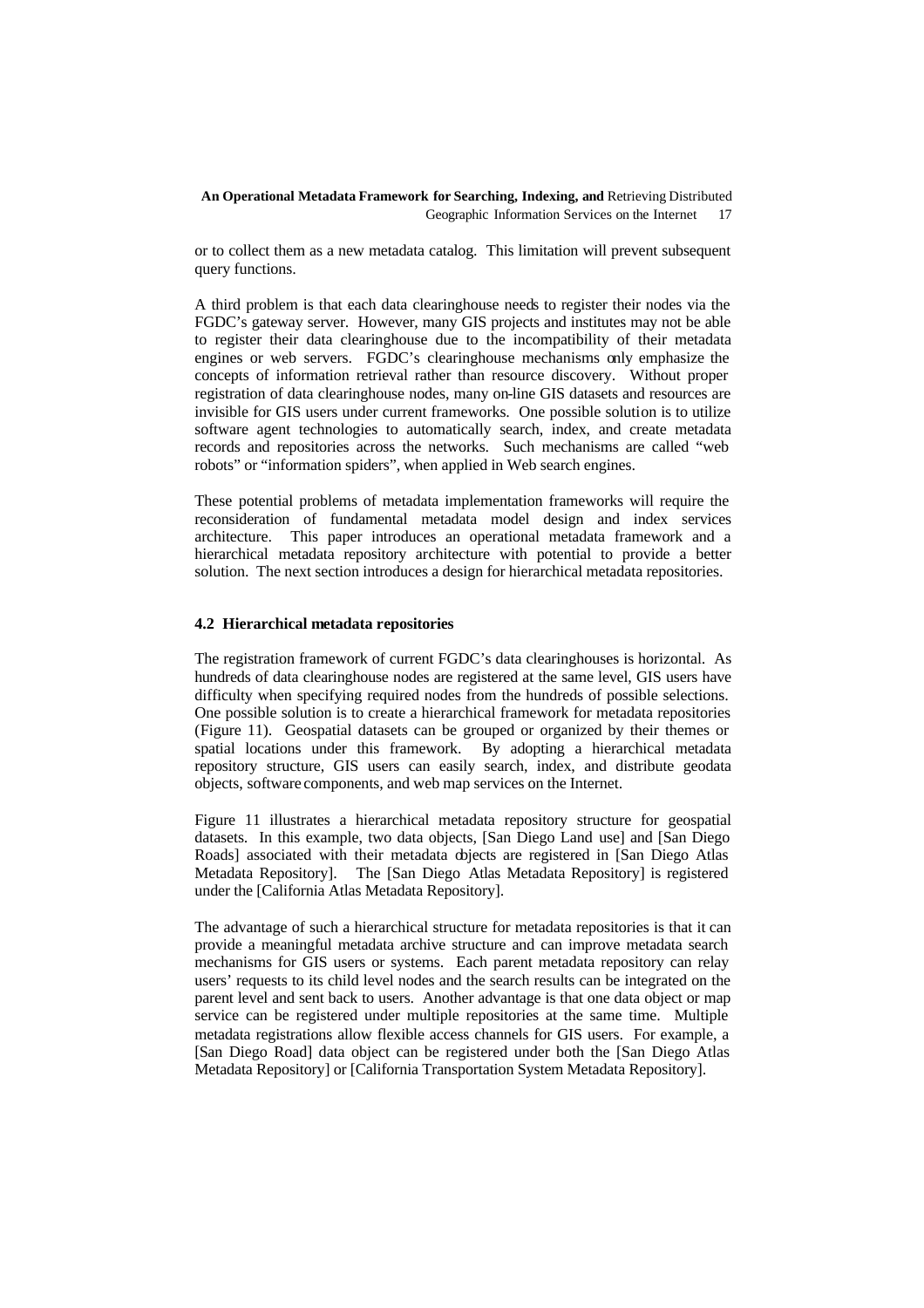

**Fig. 11.** Hierarchical metadata repository framework for geospatial datasets.

The hierarchical metadata repository framework can also be applied on GIS components and web map services. Figure 12 illustrates a hierarchical structure for GIS component metadata. In this example, a [TIN Model] component can be registered in a [Hydrological Modeling Tool Metadata Repository], which is the child node of [Spatial Analysis Tool Box Metadata Repository]. This framework also allows multiple registrations. For example, a [Buffering] software component can be registered under both [Location Analysis Tool Repository] and [Network Analysis Tool Repository].



**Fig. 12.** The hierarchy of GIS component metadata repositories.

The hierarchical metadata structure for distributed GIServices will facilitate the distribution/access of geodata objects, software components and web map services.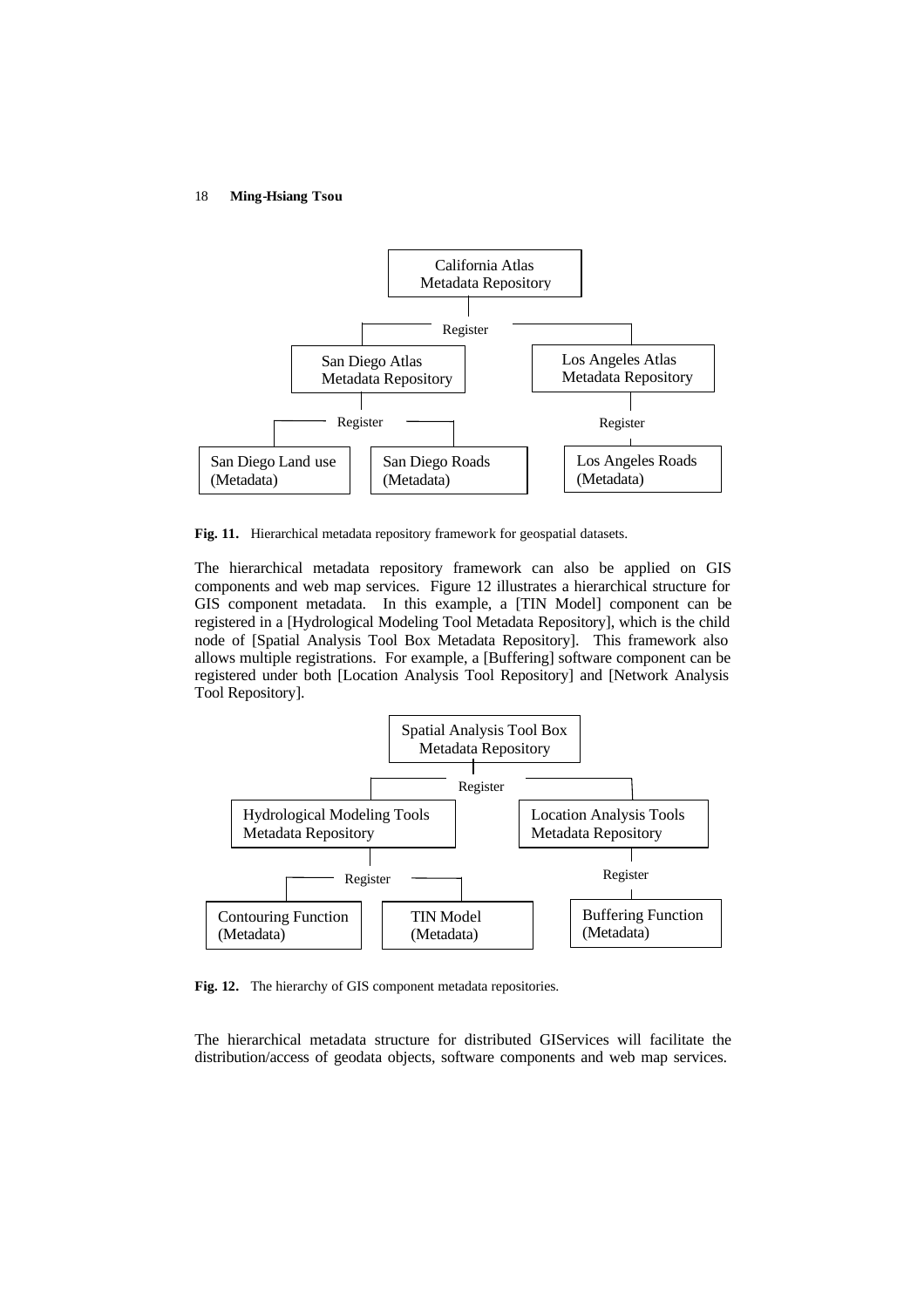The data owners or GIS software programmers can register their products in multiple metadata repositories based on unique data features or GIS functions. GIS users and applications can utilize the hierarchical metadata repositories to search for the data/programs they need under specific categories rather than search through thousands of items from unorganized data clearinghouses.

#### **4.3 A hypothetical GIS operation example**

In order to demonstrate the capability of operational metadata and hierarchical registration framework, this section introduces a hypothetical GIS example. A GIS spatial analyst, Jack, wants to locate a new grocery store in Boulder, Colorado. He needs to obtain related map information and perform a GIS overlay analysis for this task. The following criteria must guide the grocery store site selection:

- 1. The land use must be in a residential urban area.
- 2. The site must lie above the 500 year flood plain.

To accomplish this GIS task, Jack needs to gather [land use, Boulder] and [flood, Boulder] data objects. Jack searched the hierarchical data clearing house nodes under the Colorado Geodata Repository and found the two requested Boulder data objects. After downloading the data objects, the next step is to perform the "union" overlay operation. Jack accessed the on-line overlay operation toolbox and downloaded a Java applet called "union". With the help of operational metadata, the union applet used the "GIS data input requirement" metadata to verify the qualification of the [Land use] and [flood] objects (Figure 13). Since the data formats of the two objects were acceptable for the union applet, the overlay operation was executed and a new data object, [Criterion-A] was generated. The new [Criterion-A] object inherited the metadata attributes from its parent data objects (land use and flood). For example, the associated operation metadata would include overlay, buffer, and hydrological modeling. The same inheritance mechanism applies to the coordinate systems and map extents. A new operation log was saved in the new spatial operation metadata of [Criterion-A] automatically (Figure 13).

## **5. Discussion**

This paper examined the development of metadata standards for distributed GIServices and introduced an object-oriented, operational metadata framework for distributed geodata objects, software components and web map services. It is suggested that an object-oriented metadata framework be implemented under a hierarchical metadata repository structure to facilitate efficient search/retrieval of metadata. The hierarchical structure provides a logical archive framework and improved access method for distributed GIServices. It is believed that the adoption of operational metadata frameworks and hierarchical repositories will provide GIS users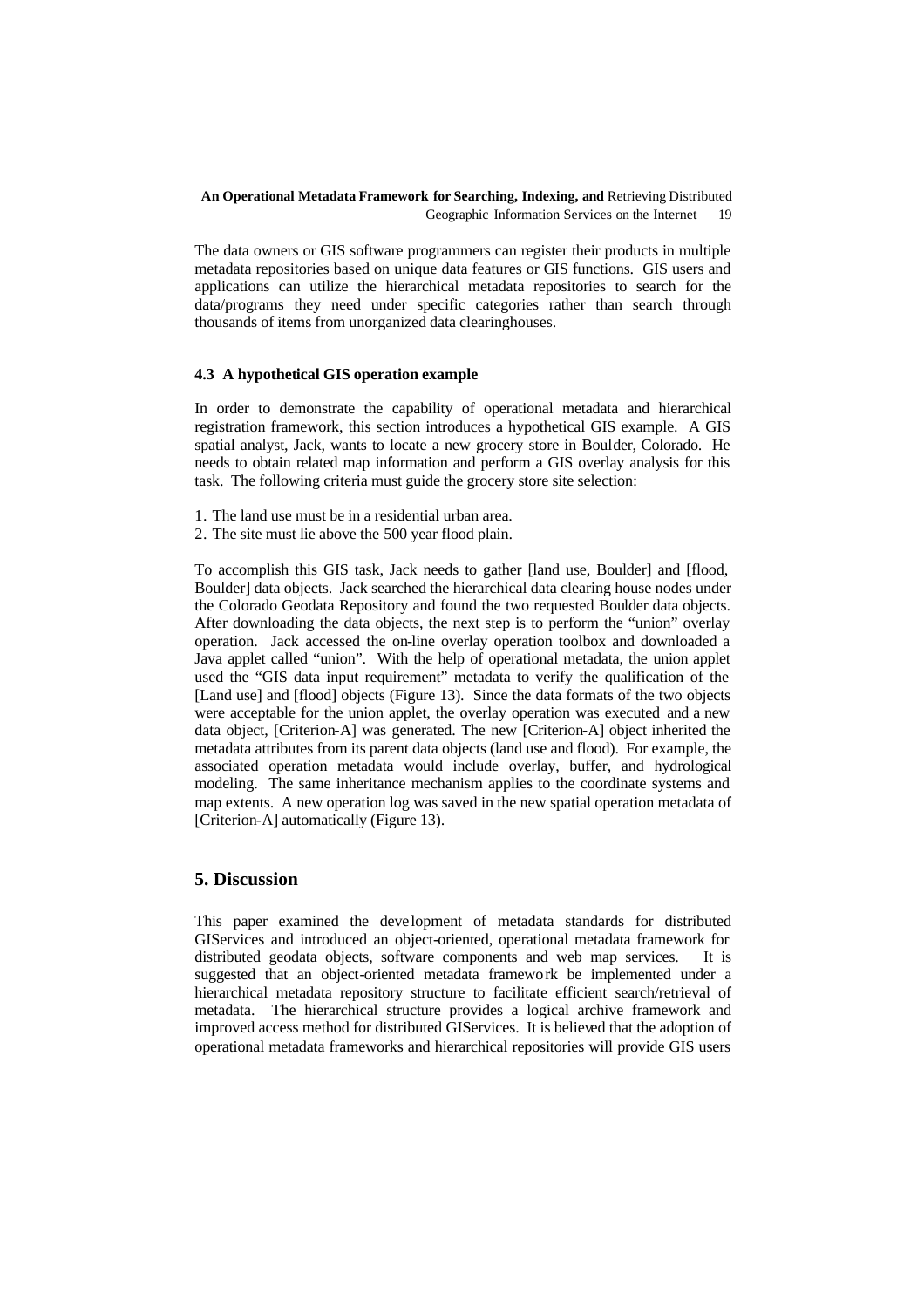more flexible and more efficient ways to access, index, and search metadata and distributed GIServices.



**Fig. 13.** A hypothetical GIS operation example.

There remains several unsolved problems in the metadata framework of distributed GIServices. First, current search mechanisms only focus on the contents of metadata with text-based keywords search engines. There is no semantic search mechanism behind these types of search. For example, if a user searches for "San Diego Roads". Most metadata search engines will use "San Diego" as the keyword to query metadata files. However, it is very likely that some "California State Roads" may contain the roads in San Diego even though the metadata of "California State Roads" may not include any text related to "San Diego". Therefore, a method of semantic search of distributed GIServices will be a further challenge for geospatial scientists. One possible solution is to create a "metadata ontology" or "metadata knowledge base" for semantic metadata search [5]. In the previous example, *"San Diego is part of the*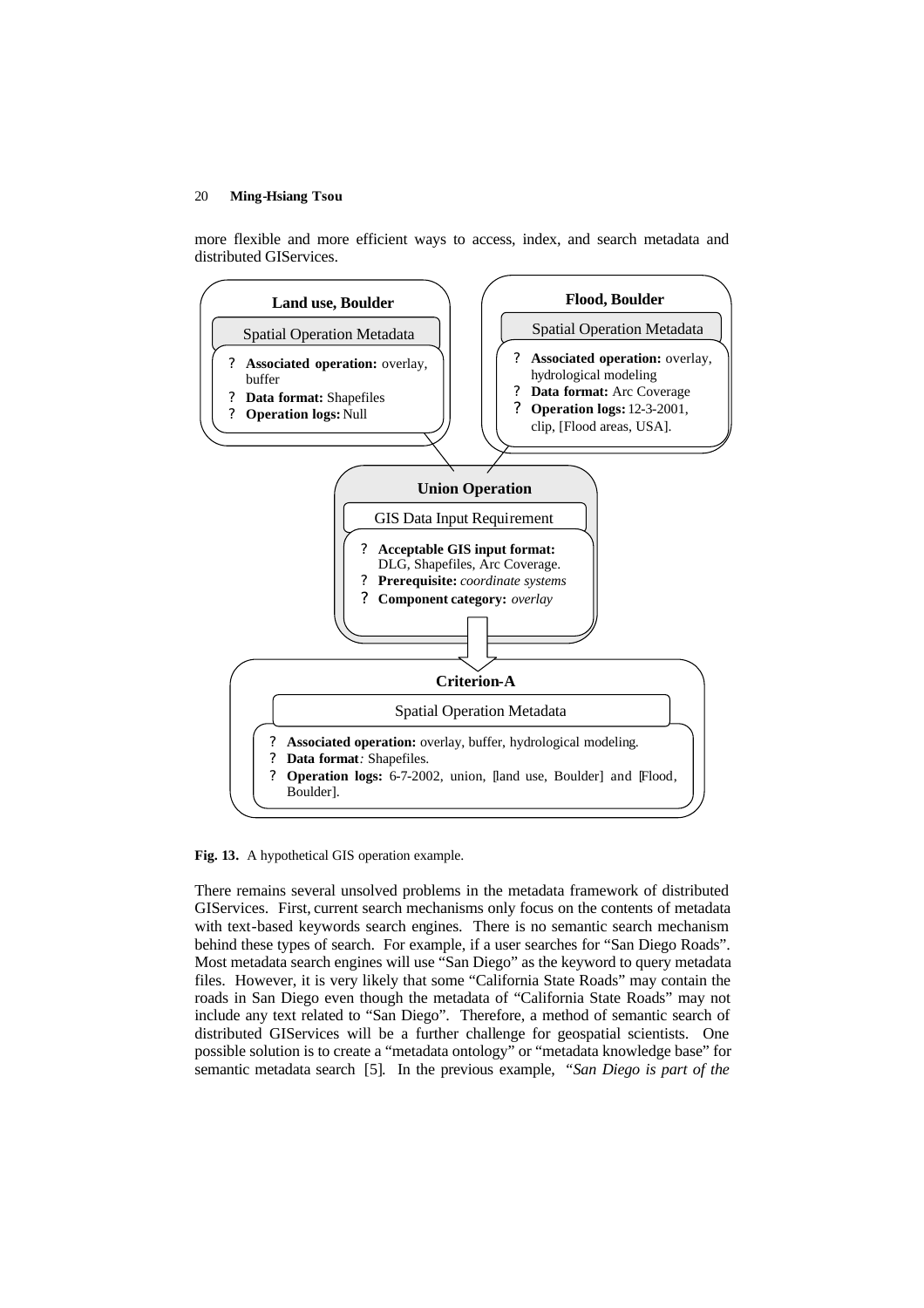*State of California"* would become a knowledge rule, that can be applied by the metadata search engine.

The second problem with the existing metadata model is related to the differences between data attribute search and metadata search. For example, if a user needs to download a web map that includes the geometry features of the San Diego International Airport, the search will need to focus on the actual attribute data content query rather than the metadata content. Current metadata frameworks have difficulty combining both types of search at the same time due to the heterogeneous databases and software engines. The development of intelligent software agents may be able to solve this problem by connecting database engines with data objects dynamically and perform both attribute content search and metadata search simultaneously.

In summary, these problems all relate to the fundamental design of the metadata model for distributed GIServices. The GIS community needs to consider these metadata issues when developing their metadata frameworks. This paper only provides a conceptual design solution for metadata models and implementation frameworks. The actual implementation of operational metadata and hierarchical repository architecture will require collaboration among GIS professionals, federal governments and institutes, and private sectors to realize the full potential of an enhanced metadata model.

### **Acknowledgement**

This paper forms a portion of the "Software Agent Communication Mechanisms" project, sponsored by San Diego State University and the "Web-based Geospatial Information Services and Analytic Tools for Natural Habitat Conservation and Management" project supported by NASA's Affiliated Research Center at San Diego State University. Funding by the NASA ARC program and matching funds from the San Diego State University Foundation are acknowledged and greatly appreciated.

### **References**

- 1. Plewe, B.S., Johnson, S.R.: Automated Metadata Interpretation to assist in the use of unfamiliar GIS data source. In: Goodchild M.F., Egenhofer, M.J., Fegeas, R., Koffman, C.A. (eds.): *Interoperating Geographic Information Systems.* Kluwer Academic Publishers, Boston (1999) 203-214
- 2. Beard, K.: A Structure for Organizing Metadata Collection. In: *Proceedings of the Third International Conference on Integrating GIS and Environmental Modeling,*  Santa Fe, New Mexico, CD-ROM. (1996) http://www.ncgia.ucsb.edu/conf/SANTA\_FE\_CD-ROM/santa\_fe.html
- 3. Gardel, K.: A (Meta-) Schema for Spatial Meta-data. In *Proceedings of Information Exchange Forum on Spatial Metadata*, Reston, Virginia (1992) 83-98